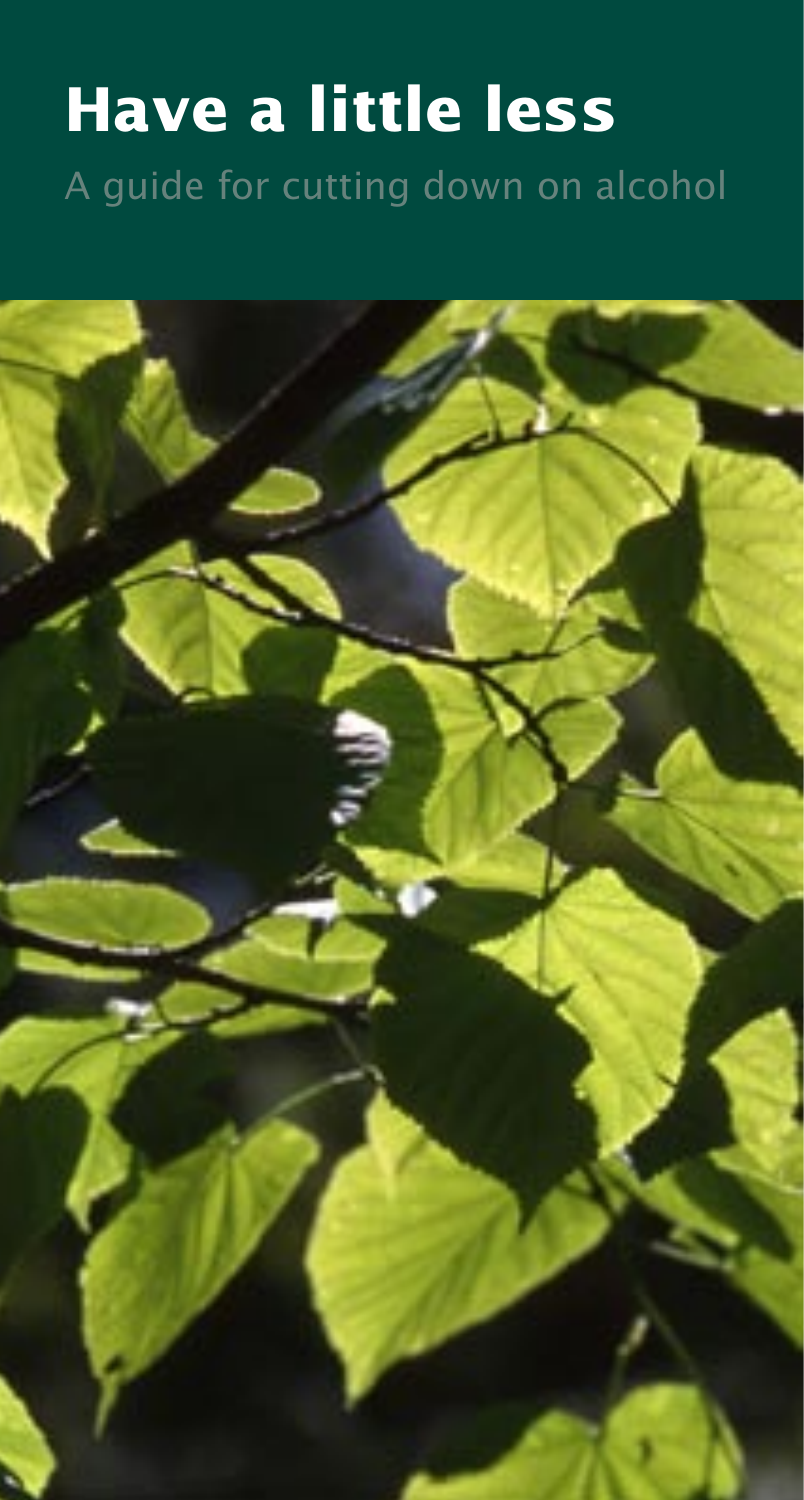#### **Contents**



| Assess your situation                    |    |
|------------------------------------------|----|
| Estimate your intake<br>in alcohol units | 6  |
| Risk limits                              | 8  |
| Cut down or quit?                        | 12 |
| How to cut down                          | 16 |
| Keep a unit diary                        | 18 |

This guide is for men and women over the age of 18. People with an addiction to alcohol and young people under the age of 18 should not drink alcohol at all.

This information has been compiled from research and development projects.

#### **Should you make changes?**

There is a definite correlation between the use of alcohol and health risks: **The more alcohol consumed, the more harm done.** This guide is meant to help you evaluate if you should cut down or stop drinking altogether.

Over 600,000 Finns exceed the risk limit in alcohol consumption, though many don't realize it. If you are concerned about your drinking, **you can change your habits and cut down**. Many people have succeeded in doing so.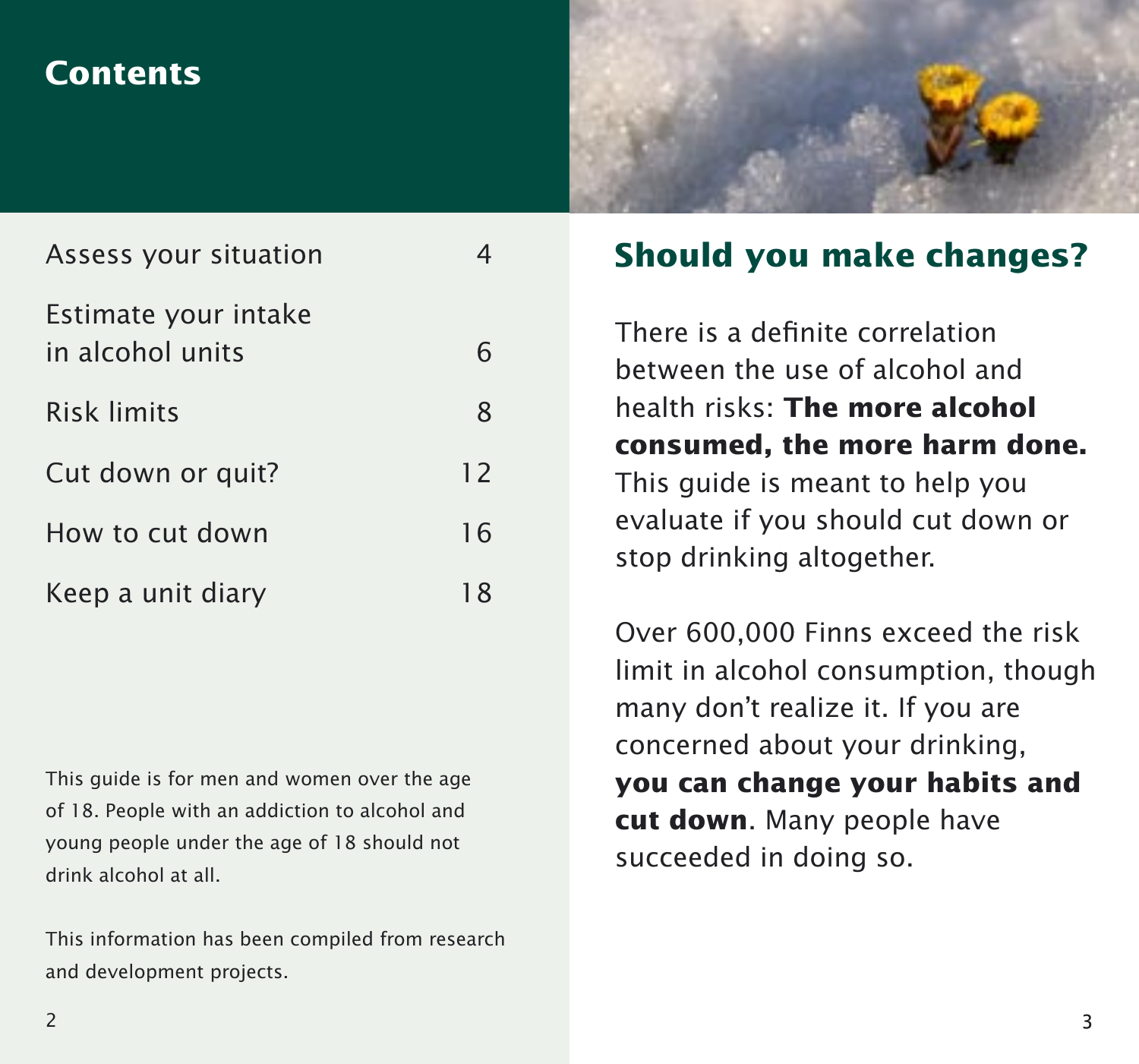#### **Assess your situation Consumer groups**

Alcohol consumption of the working-age population in Finland:

It's a good idea to assess how much you actually drink and to consider the health risks. You could be drinking far more than you realize.

Estimate how many units of alcohol you normally drink during the week, or at any one time.

#### **Compare your consumption with the risk limits.**

If you find that you regularly exceed the risk limits, you should consider cutting down.

You can often prevent health problems just by cutting down to an amount below risk levels.

#### **MEN**



#### Which group are you in?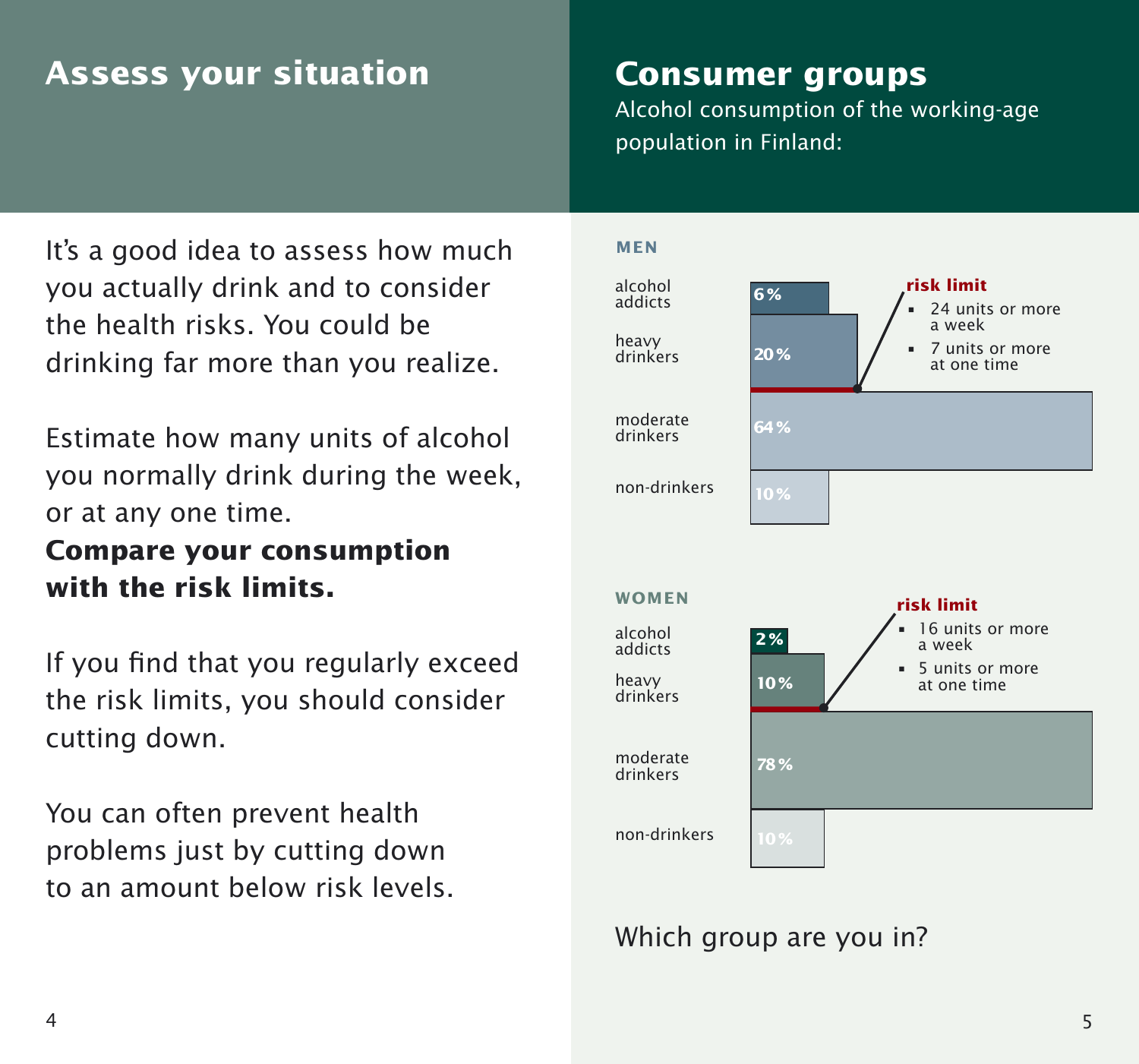### **Estimate your intake in alcohol units**

One unit equals about 12 g (or about 15 ml) of pure alcohol.

### **1 unit =**



 $=$  1 bottle (33 cl) of medium beer (max 4.7%) or cider or long drink of equal strength



- one glass (12 cl) of table wine
- 8 cl of fortified wine (e.g. sherry or madeira)



#### **Examples of unit count**

one bottle (33 cl) of strong (5–8%) beer = **1,3** units

one pint (50 cl) of medium (max 4.7%) beer = **1,5** units

one pint (50 cl) of strong  $(5-8%)$  beer = **2** units

one bottle (75cl) of table wine = **6** units

one bottle (50 cl) of c.  $40\%$  spirits = **12** units

one bottle (50 cl) of 80% spirits = **24** units

12 bottles (33 cl) of medium beer, cider or long drink = **12** units

table wine bag-in-box  $(2 | ) =$ **16** units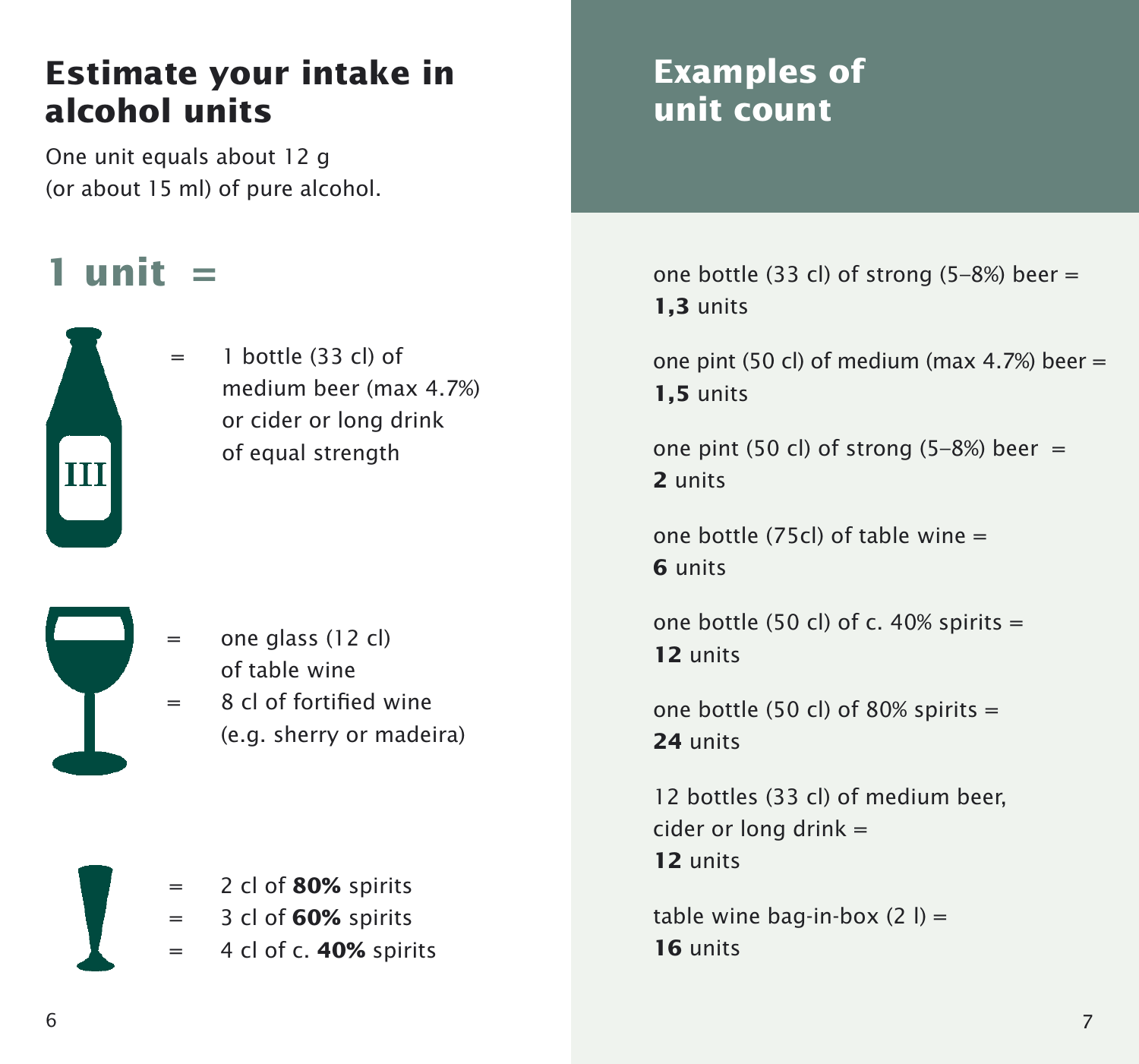#### **Risk limits**



If you drink in moderation, as most people do, your alcohol consumption is below the risk limit.

Alcohol consumption that continually exceeds risk limits can cause or aggravate illnesses and symptoms that may be difficult to identify as alcohol-related. Even occasional binge drinking can cause you to become more accident-prone, for example.

The risk limits are based on research about how the amount of alcohol consumed correlates with significant increases in disease and death.

**These should not be understood as safe limits. Even moderate consumption increases risk to some extent.**

Compare your alcohol consumption with the risk limits given on the following page.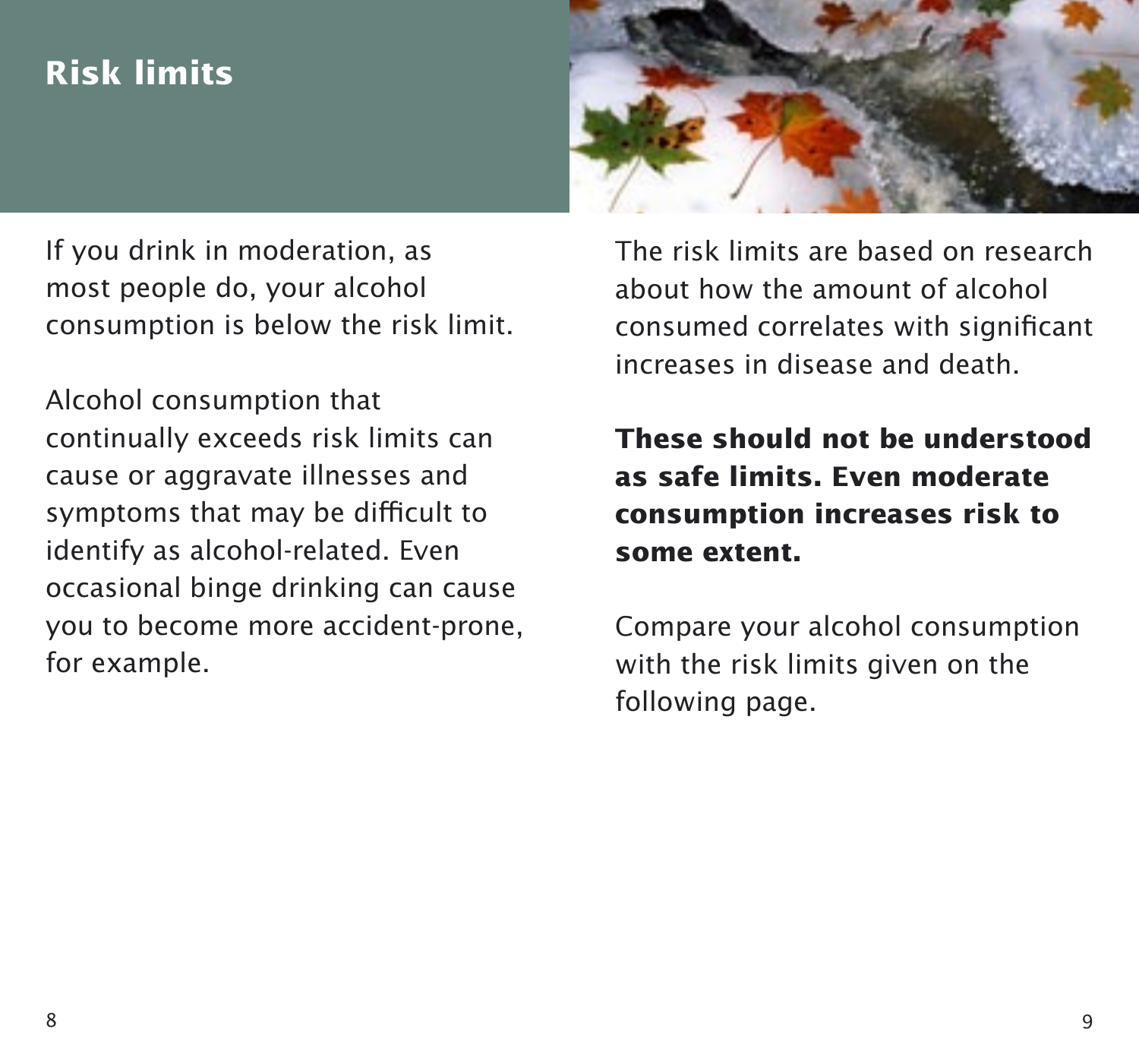#### **Risk limits Risk limits** WEEKLY CONSUMPTION **24 units a week** = 24 bottles of medium beer or  $= 3$  % bottles of table wine or  $= 1$  % bottles of spirits ONE-TIME CONSUMPTION **7 units at one time every week** = 7 bottles of medium beer or  $= 1$  bottle of table wine or  $=$   $\frac{1}{2}$  bottle of spirits WEEKLY CONSUMPTION **16 units a week** = 16 bottles of medium beer or = 2 **<sup>1</sup>** / **3** bottles of table wine or = 1 **<sup>1</sup>** / **5** bottles of spirits ONE-TIME CONSUMPTION **5 units at one time every week** = 5 bottles of medium beer or = **<sup>2</sup>** / **3** bottle of table wine or = **<sup>1</sup>** / **3** bottle of spirits for healthy medium-sized **men** for healthy medium-sized **women**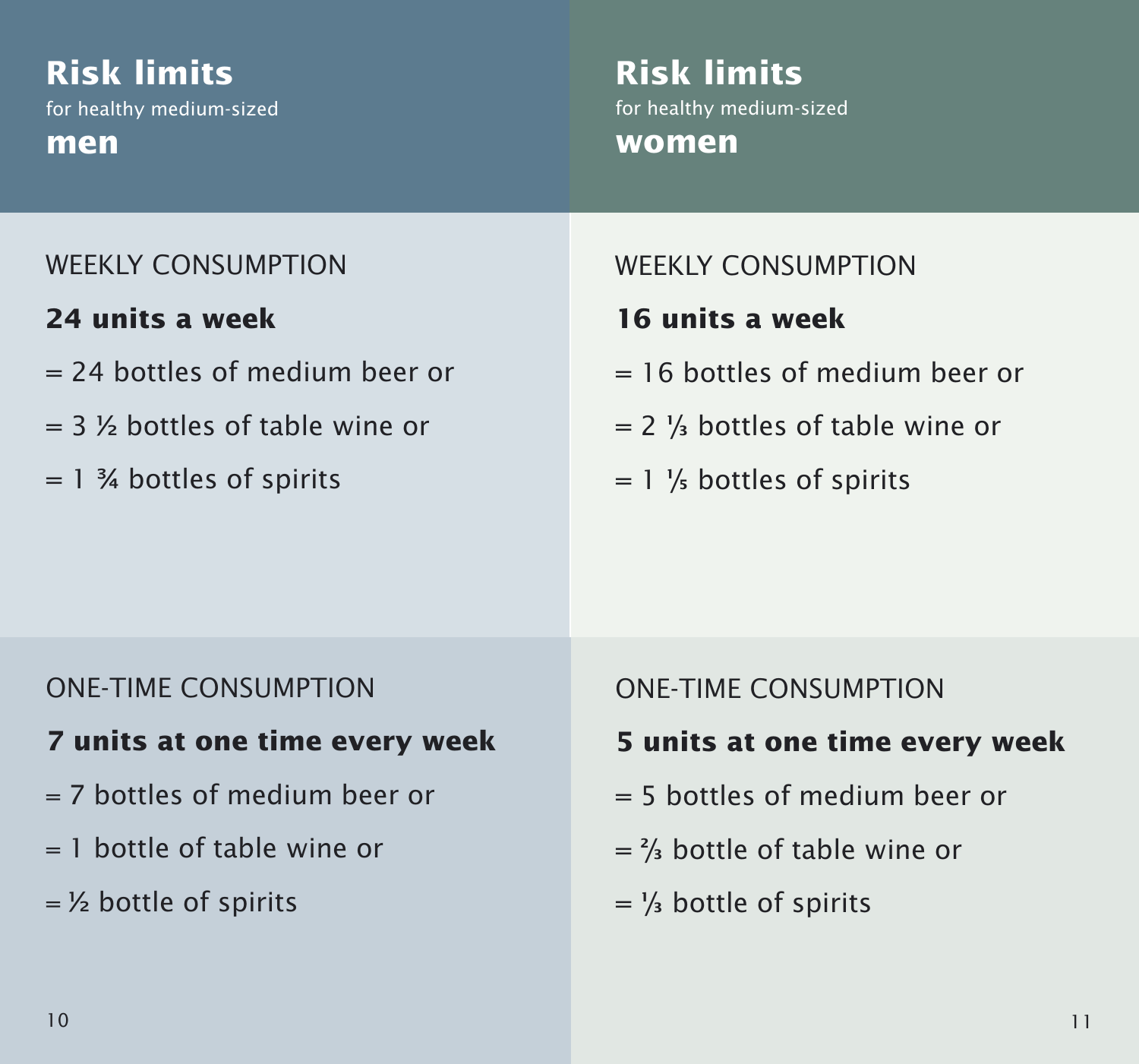### **Cut down or quit? Stop drinking if**

If you are drinking over the risk limit, you must first decide if you want to cut down or quit drinking completely. Then make a plan to accomplish this. Here are some options:

- Stop drinking completely for a few weeks, then teach yourself to drink in moderation.
- Cut down immediately and beware of not gradually increasing your drinking.
- Cut down in stages, for example by one third to start with, then continue cutting down until you have reached your goal.
- Quit drinking immediately and stay sober.
- you are **pregnant**
- you have **a disease or injury** that drinking could make worse
- you have **withdrawal symptoms**, such as severe shaking
- you **cannot control your drinking** once you get started
- you are **violent or quarrelsome** when drunk.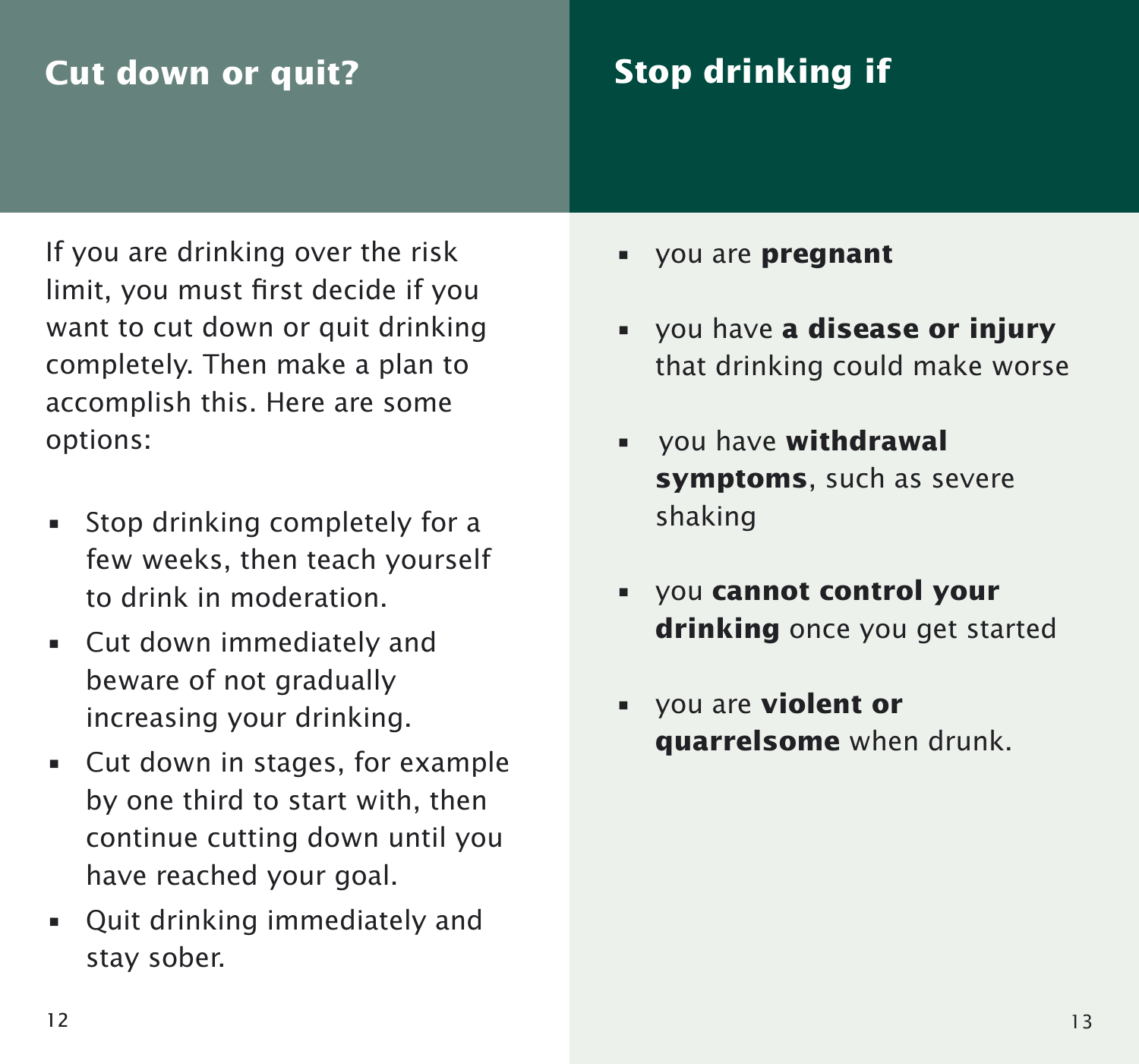### **Payback from cutting down**



Long-term alcohol consumption over the risk limits is harmful to the human body. Have you ever considered that some of your ailments or problems might be alcohol-related? You can benefit in many ways by cutting down:

- Weight control becomes easier
- Less stomach disorders
- Lower blood pressure
- Lower risk of arrhythmia
- Less accidents
- Better resistance to illness
- Better sleep
- Improved personal relationships
- More energy at work.

Continual heavy drinking can lead to alcohol addiction and severe organ damage.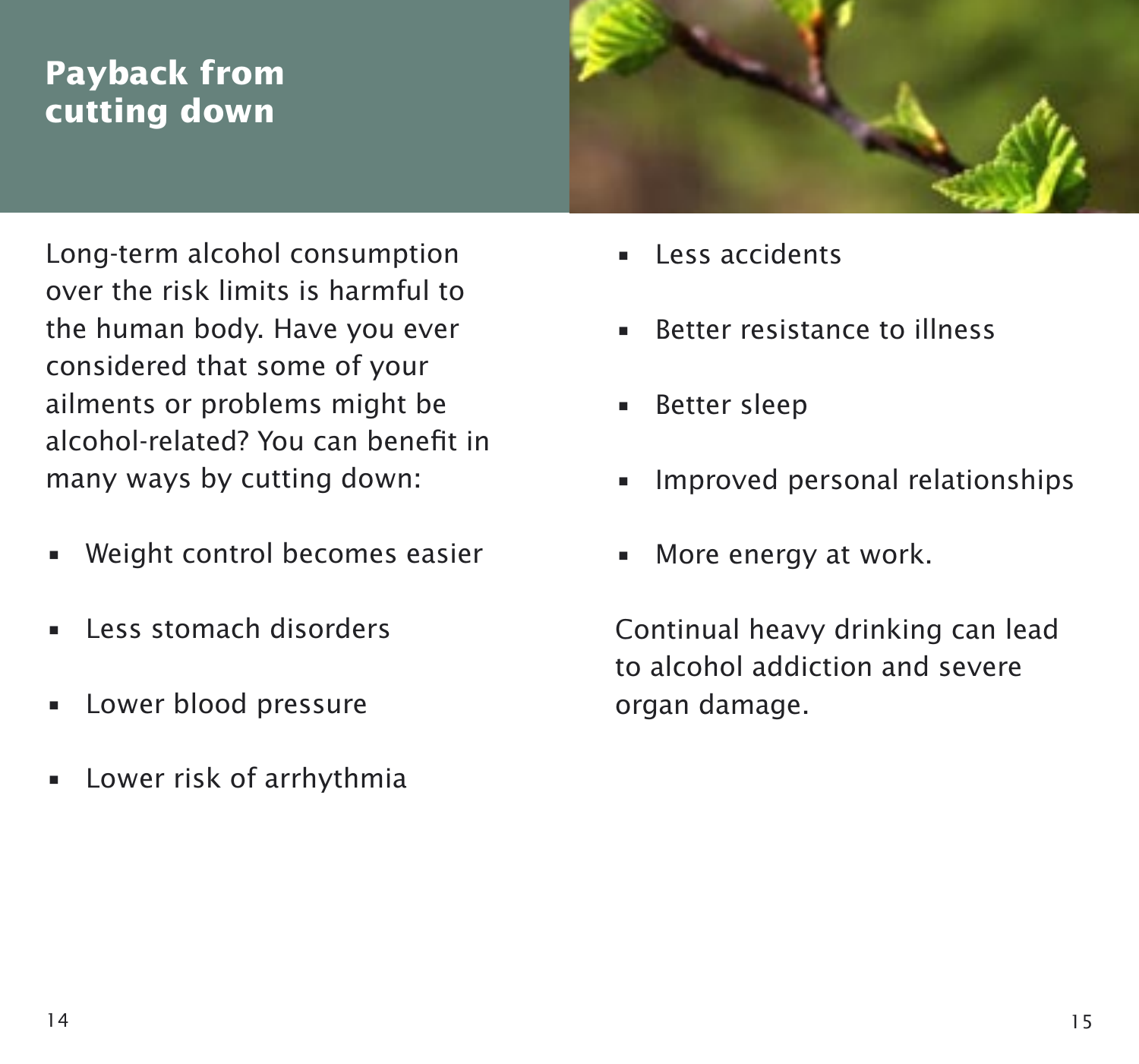- Don't drink alcohol to quench thirst.
- Alternate with non-alcoholic drinks.
- Use non-alcoholic mixers with spirits.
- Don't chug, sip slowly.
- Measure drinks so you know how much you have had.
- Decide when you will start and/ or stop drinking.
- Have something to eat when you drink.
- **How to cut down Avoid situations where you tend**  to drink too much.
	- Don't drink daily.
	- Don't drink out of habit: make a conscious decision with every drink.
	- Don't drink to cope: drinking doesn't solve anything — it just makes things worse.
	- Learn to say no. Saying no is an important part of cutting down. You don't need to explain yourself. Just say: "Not now, thank you."
	- If you don't make it the first time, don't give up: think through what caused you to relapse and how you can prevent it from happening again.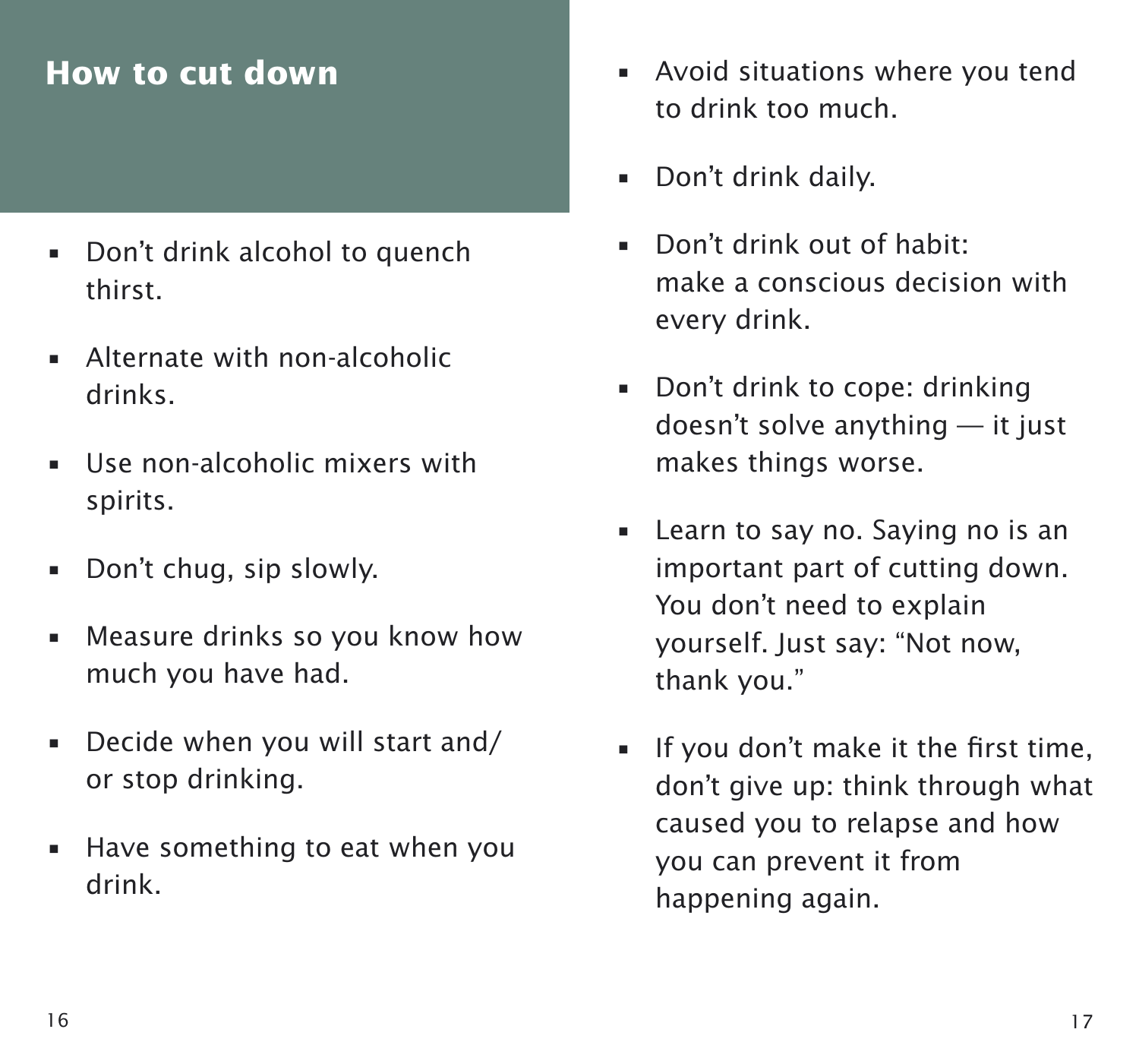#### **Keep a unit diary**

Keep a unit diary to monitor your drinking habits and to track the goals you have set for yourself. Note down:

- the days that you did not drink
- how many units you had on the days you did drink.

Keep the diary for at least two weeks. If after a month or two you still drink as much as before, consider quitting altogether.

# **1 unit =**  $\mathbb{E}$  or **y** or **y Unit Diary**



| <b>WEEK</b>       | <b>TOTAL</b> |
|-------------------|--------------|
| <b>MON</b>        |              |
| <b>TUE</b>        |              |
| WED               |              |
| <b>THU</b>        |              |
| <b>FRI</b>        |              |
| SAT               |              |
| <b>SUN</b>        |              |
| <b>WEEK TOTAL</b> |              |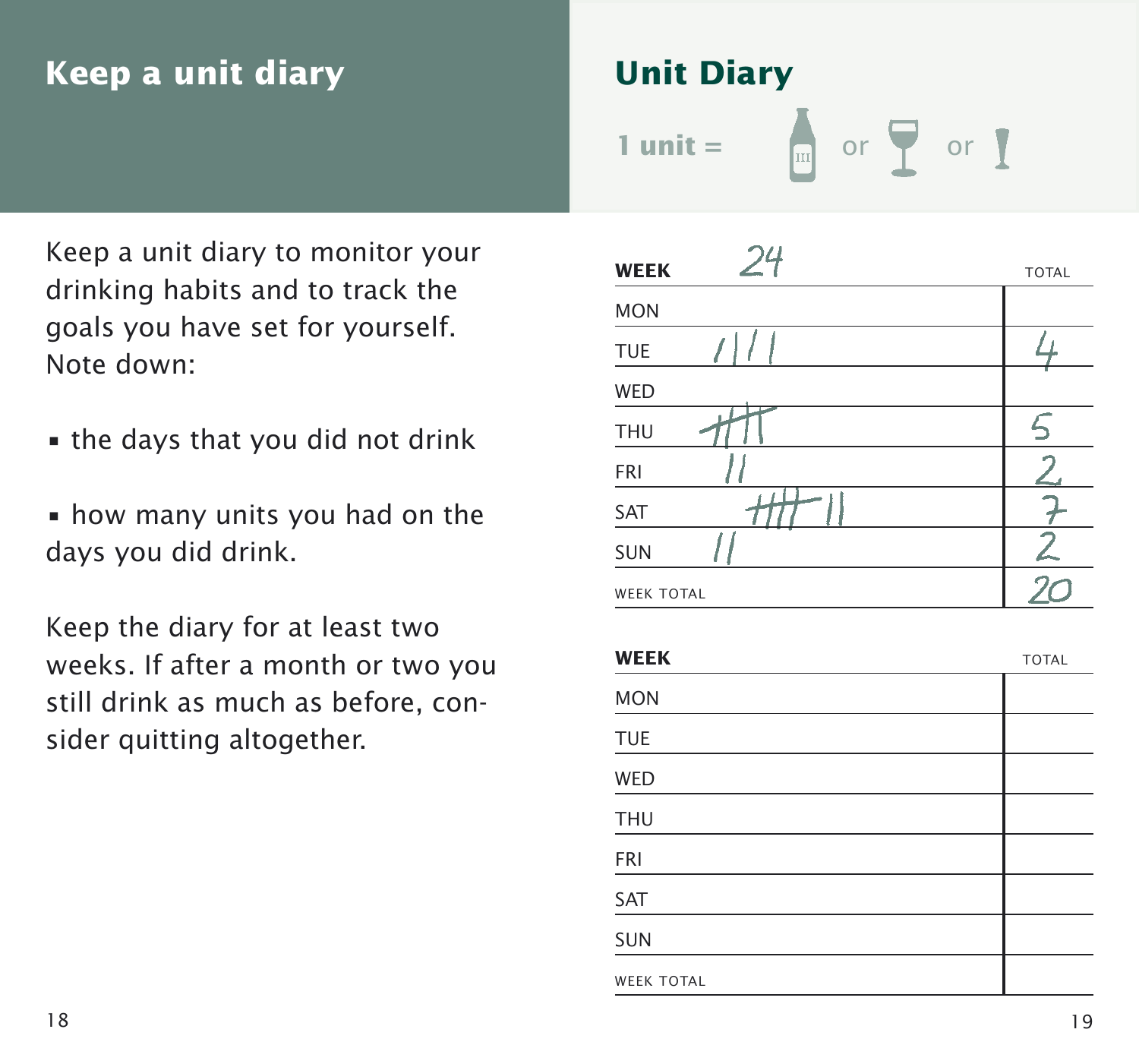



| <b>WEEK</b>       | <b>TOTAL</b> |
|-------------------|--------------|
| <b>MON</b>        |              |
| <b>TUE</b>        |              |
| WED               |              |
| <b>THU</b>        |              |
| <b>FRI</b>        |              |
| SAT               |              |
| <b>SUN</b>        |              |
| <b>WEEK TOTAL</b> |              |

| <b>WEEK</b>       | <b>TOTAL</b> |
|-------------------|--------------|
| <b>MON</b>        |              |
| <b>TUE</b>        |              |
| WED               |              |
| <b>THU</b>        |              |
| <b>FRI</b>        |              |
| SAT               |              |
| <b>SUN</b>        |              |
| <b>WEEK TOTAL</b> |              |

| <b>WEEK</b>       | <b>TOTAL</b> |
|-------------------|--------------|
| <b>MON</b>        |              |
| <b>TUE</b>        |              |
| <b>WED</b>        |              |
| <b>THU</b>        |              |
| <b>FRI</b>        |              |
| SAT               |              |
| <b>SUN</b>        |              |
| <b>WEEK TOTAL</b> |              |

| <b>WEEK</b>       | <b>TOTAL</b> |
|-------------------|--------------|
| <b>MON</b>        |              |
| <b>TUE</b>        |              |
| <b>WED</b>        |              |
| <b>THU</b>        |              |
| <b>FRI</b>        |              |
| SAT               |              |
| <b>SUN</b>        |              |
| <b>WEEK TOTAL</b> |              |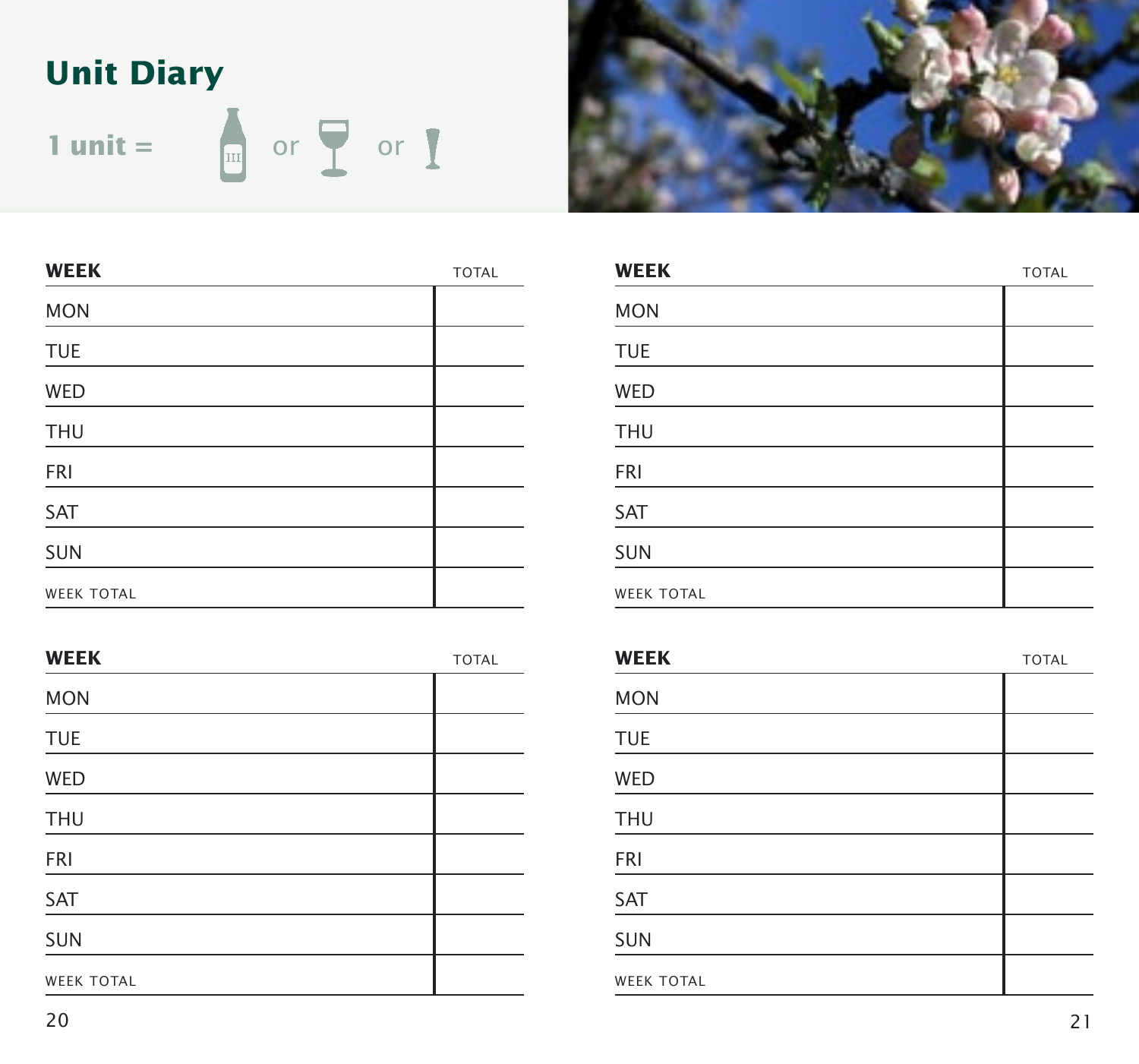



| <b>WEEK</b>       | <b>TOTAL</b> |
|-------------------|--------------|
| <b>MON</b>        |              |
| <b>TUE</b>        |              |
| WED               |              |
| <b>THU</b>        |              |
| <b>FRI</b>        |              |
| SAT               |              |
| <b>SUN</b>        |              |
| <b>WEEK TOTAL</b> |              |

| <b>WEEK</b>       | <b>TOTAL</b> |
|-------------------|--------------|
| <b>MON</b>        |              |
| <b>TUE</b>        |              |
| WED               |              |
| <b>THU</b>        |              |
| <b>FRI</b>        |              |
| SAT               |              |
| <b>SUN</b>        |              |
| <b>WEEK TOTAL</b> |              |

| <b>WEEK</b>       | <b>TOTAL</b> |
|-------------------|--------------|
| <b>MON</b>        |              |
| <b>TUE</b>        |              |
| <b>WED</b>        |              |
| <b>THU</b>        |              |
| <b>FRI</b>        |              |
| SAT               |              |
| <b>SUN</b>        |              |
| <b>WEEK TOTAL</b> |              |

| <b>WEEK</b>       | <b>TOTAL</b> |
|-------------------|--------------|
| <b>MON</b>        |              |
| <b>TUE</b>        |              |
| WED               |              |
| <b>THU</b>        |              |
| <b>FRI</b>        |              |
| SAT               |              |
| <b>SUN</b>        |              |
| <b>WEEK TOTAL</b> |              |